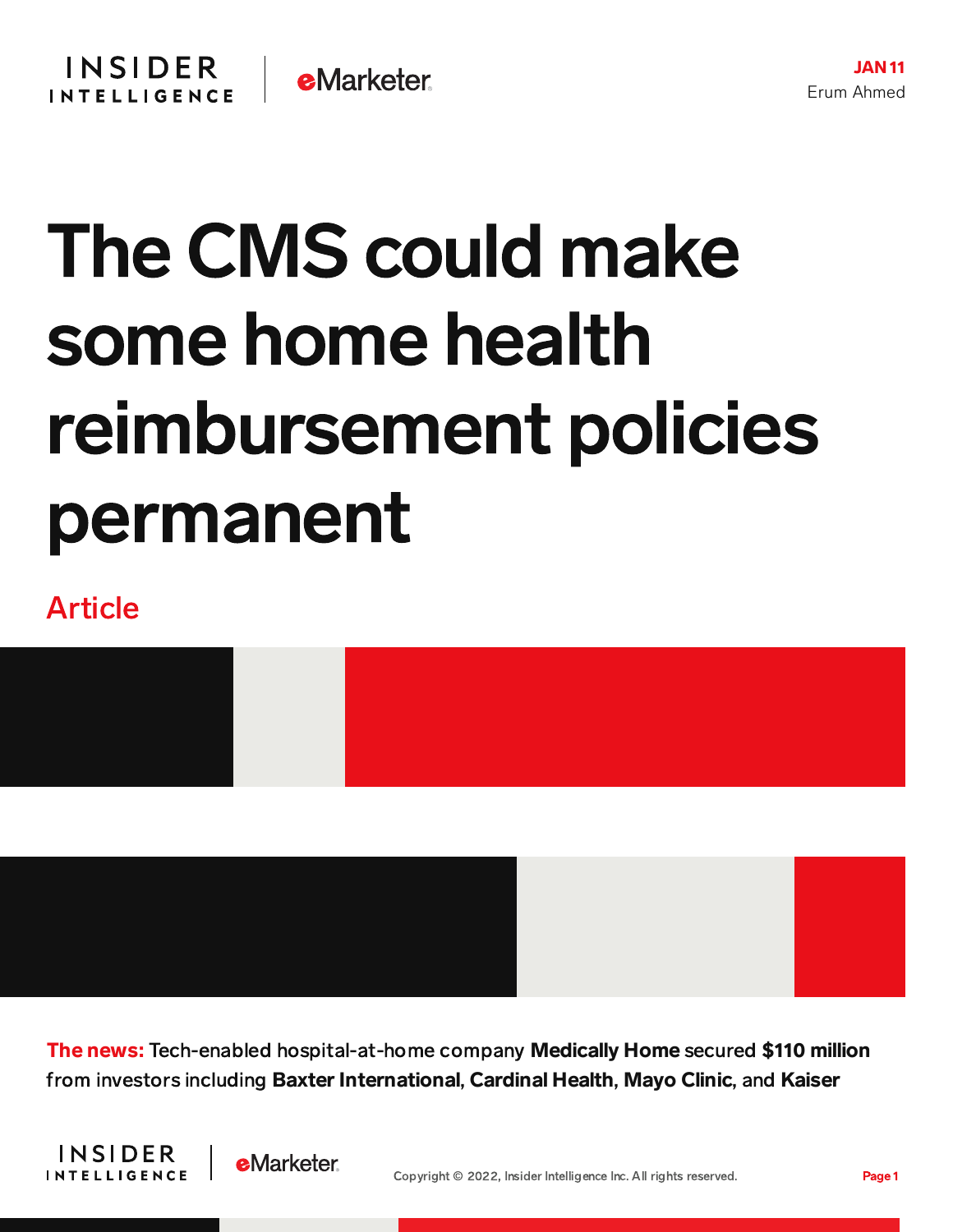Permanente, according to a Medically Home press release.

Here**'**s how it works: The startup partners with hospitals to let clinicians manage their patients' health remotely with the help of medical workers in patients' homes:

For example, Medically Home provides the platform and technology to provide at-home services including diagnostic lab testing, X-rays, and infusion services to treat higher-acuity conditions like heart failure and cancer.

Why are health systems pouring funds into Medically Home? Last year, health systems like Kaiser Permanente and Mayo Clinic became participants in a CMS program that lets hospitals receive higher reimbursement for providing at-home services.

For context, in November 2020, the CMS launched its pilot Acute Hospital Care at Home program, enabling hospitals to receive Medicare reimbursement for at-home services covering more than 60 conditions.

In April 2021, the CMS approved health systems Kaiser Permanente, Mayo Clinic, and Northwell Health**'**s participation in the program.

Reimbursement for various at-home services has historically been difficult to obtain, which makes this program an attractive option for major health systems like Mayo Clinic.

Now that reimbursement is secured, providing at-home services to patients could help health systems drastically lower their hospital readmissions—a \$17 [billion](https://www.ncbi.nlm.nih.gov/pmc/articles/PMC6669363/) burden on the US healthcare system annually.

Why this could succeed: Health systems' interest in home health services is good news for higher-acuity patients, since many prefer getting treatment in their own homes rather than within hospital walls.

- About 73% of US adults are confident in the quality of care they would receive at home, per a December 2021 survey by the Moving Health Home (MHH) coalition.
- Most (70%) patients believe getting their care at home would alleviate anxiety and improve communication with their healthcare providers, per MHH.

What**'**s next? Health systems and Big Tech companies are joining forces to lobby the CMS for better home health reimbursement policies.

INSIDER

**INTELLIGENCE** 

**e**Marketer